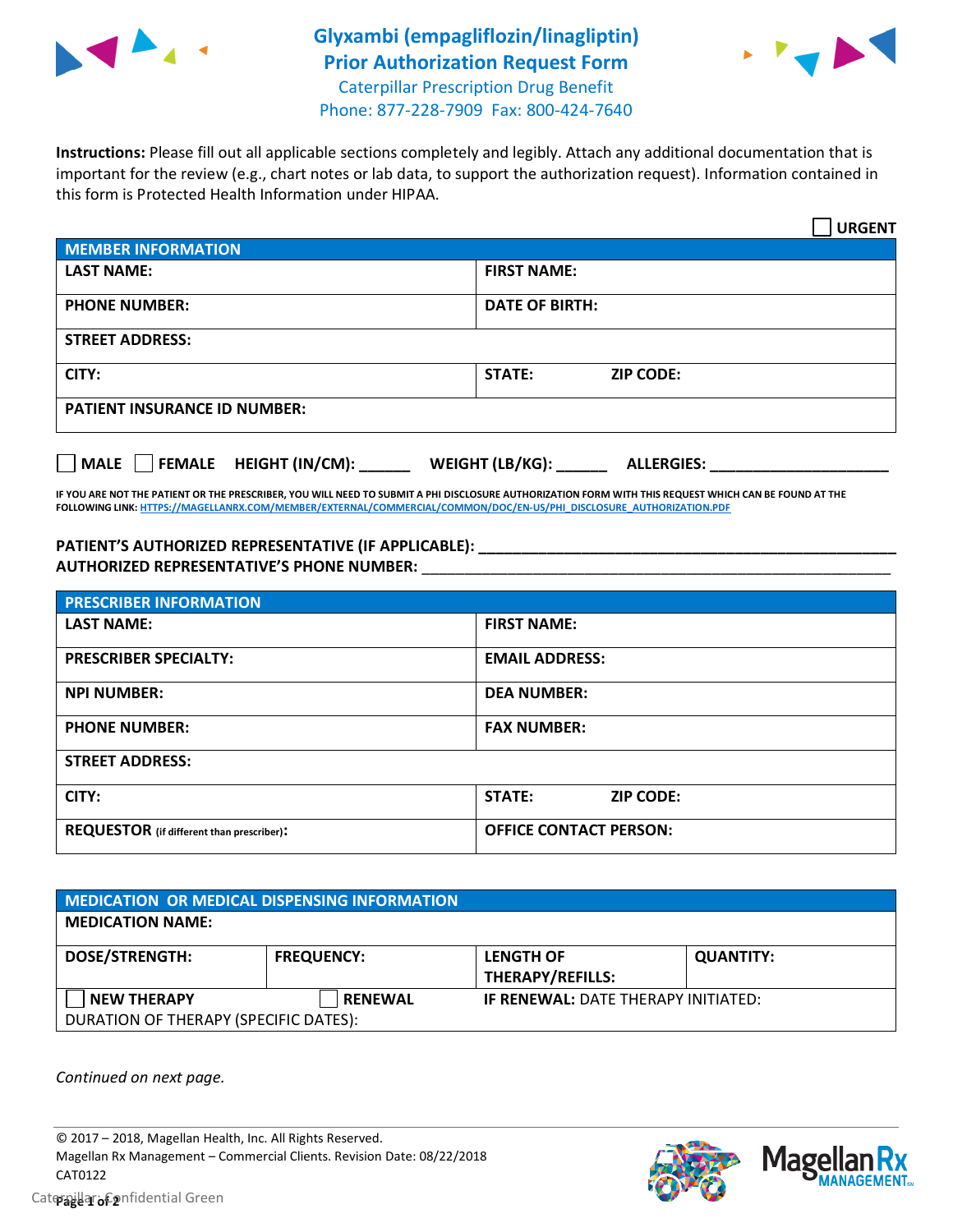



|                                                                                                                                                | <b>MEMBER'S LAST NAME:</b> NAME:<br><b>MEMBER'S FIRST NAME:</b>                                                                                                                                                                                                                                                              |                                                       |  |
|------------------------------------------------------------------------------------------------------------------------------------------------|------------------------------------------------------------------------------------------------------------------------------------------------------------------------------------------------------------------------------------------------------------------------------------------------------------------------------|-------------------------------------------------------|--|
|                                                                                                                                                | 1. HAS THE PATIENT TRIED ANY OTHER MEDICATIONS FOR THIS CONDITION?                                                                                                                                                                                                                                                           | YES (if yes, complete below)<br><b>NO</b>             |  |
| <b>MEDICATION/THERAPY (SPECIFY</b><br>DRUG NAME AND DOSAGE):                                                                                   | <b>DURATION OF THERAPY (SPECIFY</b><br>DATES):                                                                                                                                                                                                                                                                               | <b>RESPONSE/REASON FOR</b><br><b>FAILURE/ALLERGY:</b> |  |
| <b>2. LIST DIAGNOSES:</b>                                                                                                                      |                                                                                                                                                                                                                                                                                                                              | <b>ICD-10:</b>                                        |  |
| □ Type II diabetes<br>□ Other Diagnosis __________________ICD-10 Code(s):                                                                      |                                                                                                                                                                                                                                                                                                                              |                                                       |  |
| PRIOR AUTHORIZATION.                                                                                                                           | 3. REQUIRED CLINICAL INFORMATION: PLEASE PROVIDE ALL RELEVANT CLINICAL INFORMATION TO SUPPORT A                                                                                                                                                                                                                              |                                                       |  |
| <b>Clinical information:</b><br>Please provide documentation.                                                                                  | Is the patient's estimated glomerular filtration rate (GFR) below 45 mL/min/1.73 m2? $\Box$ Yes $\Box$ No                                                                                                                                                                                                                    |                                                       |  |
| Is the patient on dialysis? $\Box$ Yes $\Box$ No                                                                                               |                                                                                                                                                                                                                                                                                                                              |                                                       |  |
| months if the patient has not been on this treatment previously)?<br>Please provide documentation.                                             | Was the patient's hemoglobin A1C (HbA1c) 7.0% or greater prior to therapy (HbA1c must be taken within the past 6                                                                                                                                                                                                             | $\Box$ Yes $\Box$ No                                  |  |
| Please provide documentation.                                                                                                                  | Has the patient tried and failed metformin PLUS at least ONE of the following: A sulfonylurea (e.g., glimepiride,<br>glyburide or glipizide), and/or a meglitinide (nateglinide, repaglinide or insulin? $\Box$ Yes $\Box$ No                                                                                                |                                                       |  |
| Please provide documentation.                                                                                                                  | Is the patient currently taking at least one of the following anti-hyperglycemic agents, such as metformin,<br>nateglinide, repaglinide insulin, glimepiride, glyburide, or glipizide? □ Yes □ No                                                                                                                            |                                                       |  |
| entities prior to requesting Glyxambi? □ Yes □ No                                                                                              | Has the patient had a trial and inadequate response to Jardiance AND Tradjenta (or Jentadueto) as single                                                                                                                                                                                                                     |                                                       |  |
| physician feels is important to this review?                                                                                                   | Are there any other comments, diagnoses, symptoms, medications tried or failed, and/or any other information the                                                                                                                                                                                                             |                                                       |  |
|                                                                                                                                                |                                                                                                                                                                                                                                                                                                                              |                                                       |  |
| information is received.                                                                                                                       | Please note: Not all drugs/diagnosis are covered on all plans. This request may be denied unless all required                                                                                                                                                                                                                |                                                       |  |
|                                                                                                                                                | ATTESTATION: I attest the information provided is true and accurate to the best of my knowledge. I understand that<br>the Health Plan, insurer, Medical Group or its designees may perform a routine audit and request the medical<br>information necessary to verify the accuracy of the information reported on this form. |                                                       |  |
| © 2017 - 2018, Magellan Health, Inc. All Rights Reserved.<br>Magellan Rx Management - Commercial Clients. Revision Date: 08/22/2018<br>CAT0122 |                                                                                                                                                                                                                                                                                                                              | <b>Magella</b>                                        |  |